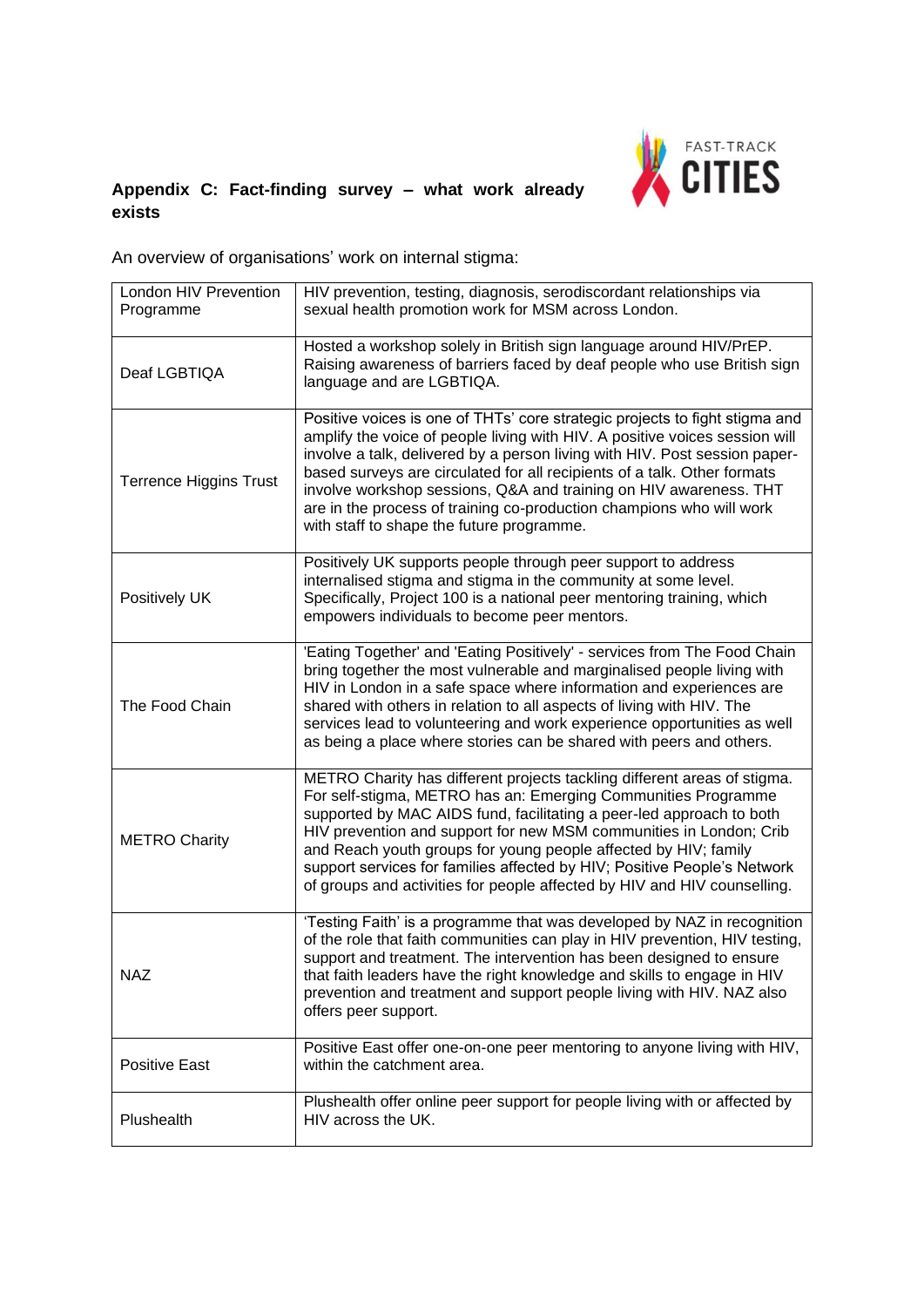An overview of organisations' work on stigma in places or environments:

| London HIV Prevention<br>Programme  | The Do It London campaign is targeted at staff working in 32 London<br>Councils and associated/commissioned organisations (such as the<br>NHS/primary care settings). The London HIV Prevention Programme<br>also tackles stigma in social care and local council spaces.                                                                                                                                                                                                                                                                                                                                |
|-------------------------------------|----------------------------------------------------------------------------------------------------------------------------------------------------------------------------------------------------------------------------------------------------------------------------------------------------------------------------------------------------------------------------------------------------------------------------------------------------------------------------------------------------------------------------------------------------------------------------------------------------------|
| <b>Terrence Higgins Trust</b>       | THT will be developing a campaign for health professionals to<br>challenge stigma and misinformation in primary health settings, and<br>will also target education settings, corporates and the police force.                                                                                                                                                                                                                                                                                                                                                                                            |
| Positively UK                       | The Changing Perceptions campaign and activist training (in<br>collaboration with NAT and PHE).                                                                                                                                                                                                                                                                                                                                                                                                                                                                                                          |
| Positively Mindful CIC              | The Positive Affirmation Day movement developed into workshops<br>that were held in various locations, such as Homerton peer support<br>groups.                                                                                                                                                                                                                                                                                                                                                                                                                                                          |
| Sexual Health in Practice<br>(SHIP) | Sexual Health in Practice training sets out to improve quality of<br>sexual health care in primary care and has been measured as<br>effective through a strong impact on HIV testing and diagnosis.<br>There is a central focus on communication, rapid risk assessment for<br>sexual health and verbal strategies. These approaches help GPs<br>and practice nurses avoid wrong assumptions or appearing<br>judgmental. Integrated with positive and up to date education on<br>clinical knowledge and skills we are confident that GPs and practice<br>nurses will be better equipped to avoid stigma. |

An overview of organisations' work on stigma in society:

| London HIV Prevention<br>Programme | Public attitudes, knowledge, perceptions and myth-correcting via<br>pan-London multi-channel Do it London campaigns (across public<br>space, digital and social media, print, broadcast and online)<br>focused on prevention but also myths around HIV, and living well<br>with HIV, including the centrality of promotion of U=U.                                                                                                                           |
|------------------------------------|--------------------------------------------------------------------------------------------------------------------------------------------------------------------------------------------------------------------------------------------------------------------------------------------------------------------------------------------------------------------------------------------------------------------------------------------------------------|
| Terrence Higgins Trust             | THT's Can't Pass It On campaign has run in 2017, 2018 and 2019<br>communicating the U=U message in a simple way to a wide<br>audience, including people living with HIV and the general public. In<br>2020 THT will be developing the campaign for health professionals<br>to challenge stigma and misinformation in primary health settings.                                                                                                                |
| Positively UK                      | Four projects Positively UK have been developing in the past<br>couple of years have a strong focus on individual and collective<br>empowerment alongside mobilising people with HIV to become<br>more visible as agents for change:<br>Changing perceptions campaign.<br>Catwalk4Power: Led and run by women with HIV - an<br>$\bullet$<br>empowerment project that uses creativity to develop<br>women's leadership skills and organises public events and |